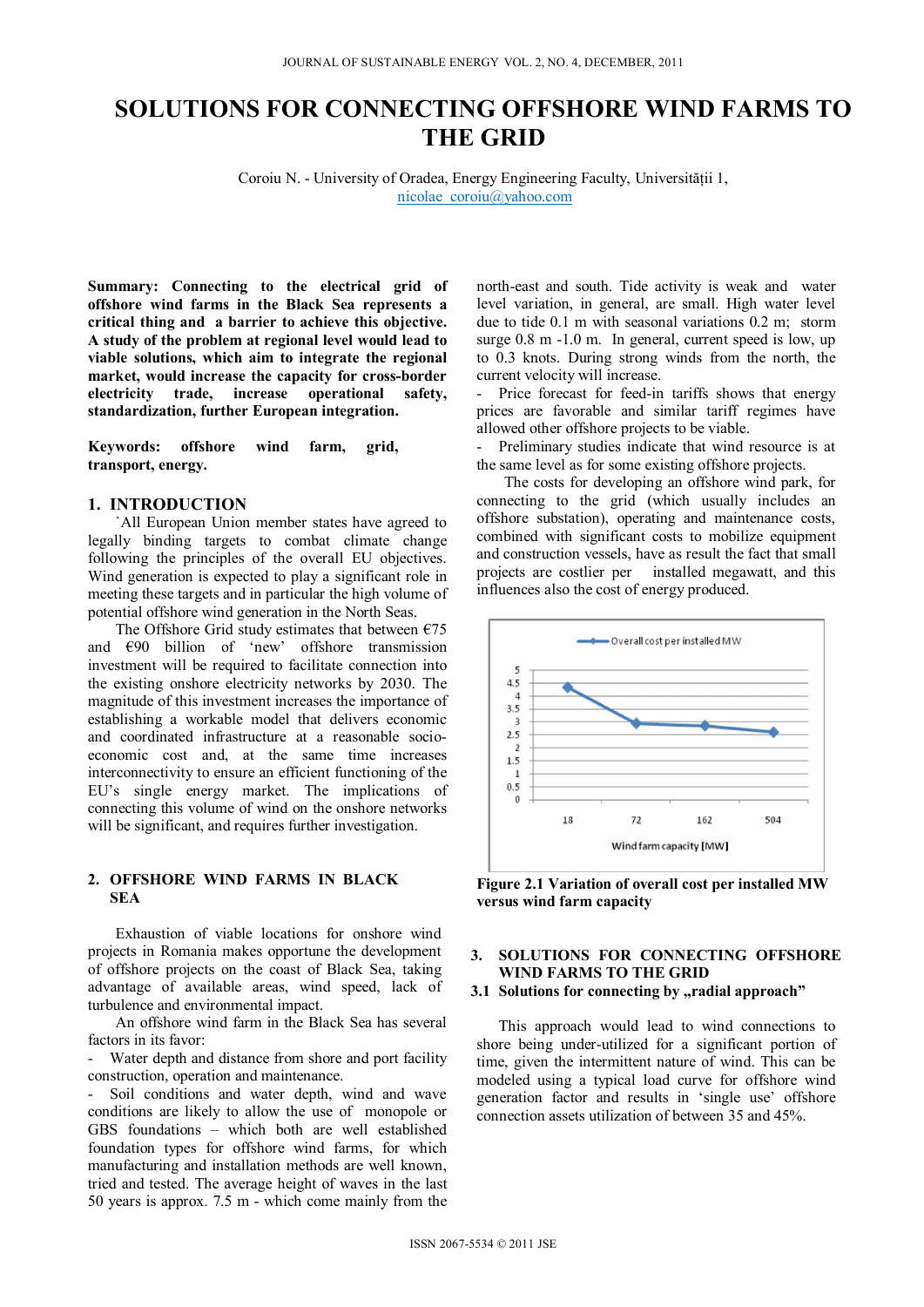

## **Figure 3.1 Utilisation of transmission-to-shore (CT) assets built to accommodate 100% of offshore wind generation capacity (CWF); (CT= CWF))**

- Connection to shore  $(C_T)$  to meet 100% possible wind output *(CWF)*
- No restriction of wind output
- No additional cross-border trade facilitated
- Transmission utilisation 35-45%

### **3.2 Solutions for connecting by .integrated approaches"**

Transmission asset utilization between offshore wind farms and the onshore grid can obviously be increased by using those assets as interconnectors when the wind is not blowing. Thus, some interconnections between offshore wind farms have to be built. However, potential conflict is created when the wind is blowing. Determining the appropriate level of interconnection is therefore important and requires further analysis of the expected market conditions in 2030 to help assess the cost balance of the additional assets against the curtailment costs (of either trade, or wind). The figure below shows 100% interconnection beyond the wind park, but is clearly not economic as the interconnector assets become curtailed as soon as the wind blows.



*Figure 3.2.1: Utilization of transmission-to-shore assets*   $(C_T)$  built to accommodate 100% of offshore wind *generation capacity (CWF), and also 100% of crossborder trade (C<sub>I</sub>); (C<sub>T</sub> = C<sub>WF</sub> = C<sub>I</sub>)* 

- 100% transmission utilization potential
- High investment costs
- Heavy curtailment of either wind generation or cross-border trade
- Limitations on ability to use interconnectors for trading exist at all times

By determining an appropriate level of interconnection beyond the wind park, volume of assets *(both,*  $C_T$  *and*  $C_l$ *)* can be optimized against the possible shared use between wind evacuation and crossborder

trade. A reasonable level of use and the respective transmission and interconnection capacities has to be defined by further investigations. For the purposes of the current study a level of  $(C_I = 10\% \text{ of } C_{WF})$  has been assumed, see next figure.  $C_I$  has to be defined based on an economical assessment considering both the global welfare increase and the investment costs.



# **Figure 3.2.2: Impact on utilization of assets by**  sharing between wind connections  $(C_T)$  and cross**border trade (C<sub>I</sub>)**

- Very limited curtailment of wind generation output or interconnector curtailment
- Increased utilization of transmission  $(C_T)$
- Ability to utilize interconnectors  $(C<sub>l</sub>)$  for most periods (only limited with high output across all offshore wind parks*)*

The effect of wind diversity should further decrease the amount of time when a direct conflict on the use of assets between wind and cross border trade occurs. Wind diversity in the region needs to be better understood in order to assess the potential benefit of this.

## **3.3** Solutions for connecting by "Integrated **approach"**

Taking the effects of intermittency into account, an optimized integrated network can be created, that does not require the volume of assets to evacuate 100% of the wind all of the time.



# **Figure 3.3 Impact on utilization of assets by sharing between wind connections (CT) and cross-border trade (CI)**

- Limited curtailment of wind generation output or interconnector curtailment
- Increased utilization of transmission
- Ability to utilize interconnectors for most periods (only limited with high output across all offshore wind parks)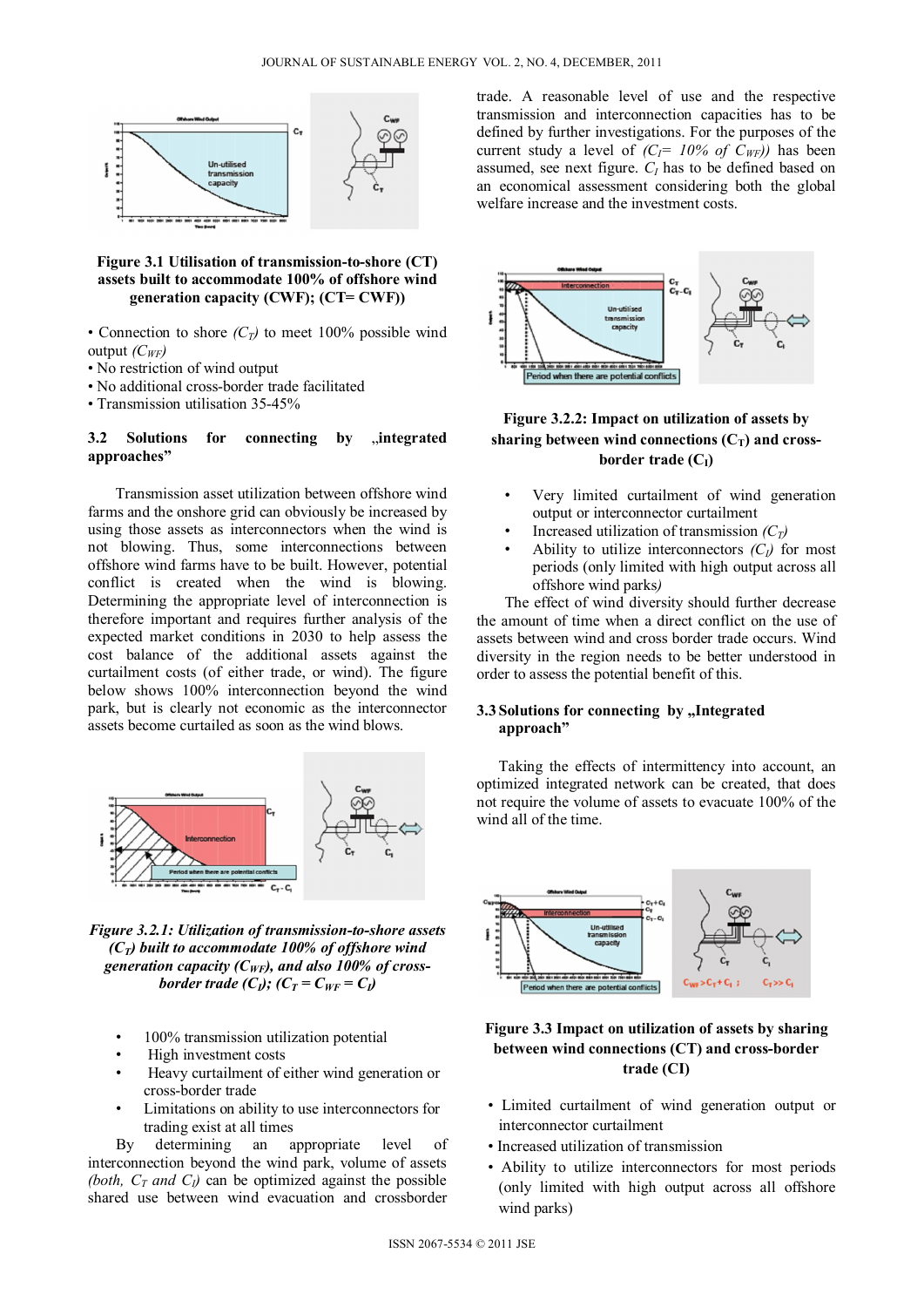For offshore wind farms in the Black Sea a cross border integration with a submarine cable to Turkey, would lead to an appropriate integrated optimization.

# **4. CONSTRUCTIVE SOLUTIONS FOR GRID CONNECTION**

For the connection to the grid there are to be considered the following aspects:

- Grid Connection Point
- Grid requirements
- Onshore or Offshore Substation(s)
- Switchgear and Transformer in wind turbine
- Marking and Identification
- SCADA system

#### **Grid Connection Point**

The point of connection to the grid can be achieved through an onshore or offshore transformer station on medium voltage or high voltage.



**Figure 4.1 Onshore transformer station** 



**Figure 4.2 Offshore transformer station** 

Also in the connection point to the grid, wind turbines must meet the grid connection code in order to help stabilize the grid in different situations:

- voltage variations
- frequency variations
- reactive power capability
- flicker emission
- voltage control
- frequency response
- fault ride through

The schematic diagram of a wind turbine:

- permanent magnet generator
- full scale converter 650 v line voltage, 4 quadrant operation, water cooled
- transformer  $650$  v to  $10-35$  kv,
- high voltage cable
- switch gear



#### **Figure 4.3 Schematic diagram of a wind turbine Voltage range**

Wind turbines generator and the converter will be disconnected if:

- Voltage above 110 % of nominal for 60 sec.
- Voltage above 115 % of nominal for 2 sec.
- Voltage above 120 % of nominal for 0.08 sec
- Voltage below 90 % of nominal for 60 sec.
- Voltage below 85 % of nominal for 11 sec

#### **Frequency range**:

Wind turbines generator and the converter will be disconnected if:

- Frequency is below 47 Hz for 0.2 second.
- Frequency is above 53 Hz for 0.2 second.

**Reactive power capability**:

Reactive power is produced by the Grid Streamer® converter; therefore traditional capacitors are not used in the wind turbine. Wind turbine reactive power capability is limited to 0.86 inductive - 0.93 capacitive at the LV side on the transformer.

|       | 0,60     |                  |                     |      |        |      |      |      |      |    |  |
|-------|----------|------------------|---------------------|------|--------|------|------|------|------|----|--|
| Q[pu] | 0,50     |                  |                     |      |        |      |      |      |      |    |  |
|       |          |                  |                     |      |        |      |      |      |      |    |  |
|       | 0,40     |                  |                     |      |        |      |      |      |      |    |  |
|       | 0,30     | $cos\phi = 0.86$ |                     |      |        |      |      |      |      |    |  |
|       |          |                  |                     |      |        |      |      |      |      |    |  |
|       | 0,20     |                  |                     |      |        |      |      |      |      |    |  |
|       | 0,10     |                  |                     |      |        |      |      |      |      |    |  |
|       | 0,00     |                  |                     |      |        |      |      |      |      |    |  |
|       | 0,00     | $-0.10 - 0.20$   | 0,30                | 0,40 | 0,50   | 0,60 | 0,70 | 0,80 | 0,90 | 1, |  |
|       | $-0, 10$ |                  |                     |      |        |      |      |      |      |    |  |
|       | $-0,20$  |                  |                     |      |        |      |      |      |      |    |  |
|       |          | ÷<br>×<br>×      |                     |      |        |      |      |      |      |    |  |
|       | $-0,30$  |                  | $cos\varphi = 0.93$ |      |        |      |      |      |      |    |  |
|       | $-0,40$  |                  |                     |      |        |      |      |      |      | 64 |  |
|       | $-0,50$  |                  |                     |      |        |      |      |      |      |    |  |
|       |          |                  |                     |      |        |      |      |      |      |    |  |
|       | $-0,60$  |                  |                     |      |        |      |      |      |      |    |  |
|       |          |                  |                     |      | P foul |      |      |      |      |    |  |

**Figure 4.4 Wind turbine reactive power capability** 

# **Active and Reactive Power Control**

The wind turbine is designed for control of active power and reactive power via VestasOnline SCADA system as follows:

Active power:

Maximum is 0.1 pu/second -  $pu = 3000$  kW

# **Reactive power:**

Maximum is 20 pu/second – pu =  $3000$  kvar Reactive power no load operation: